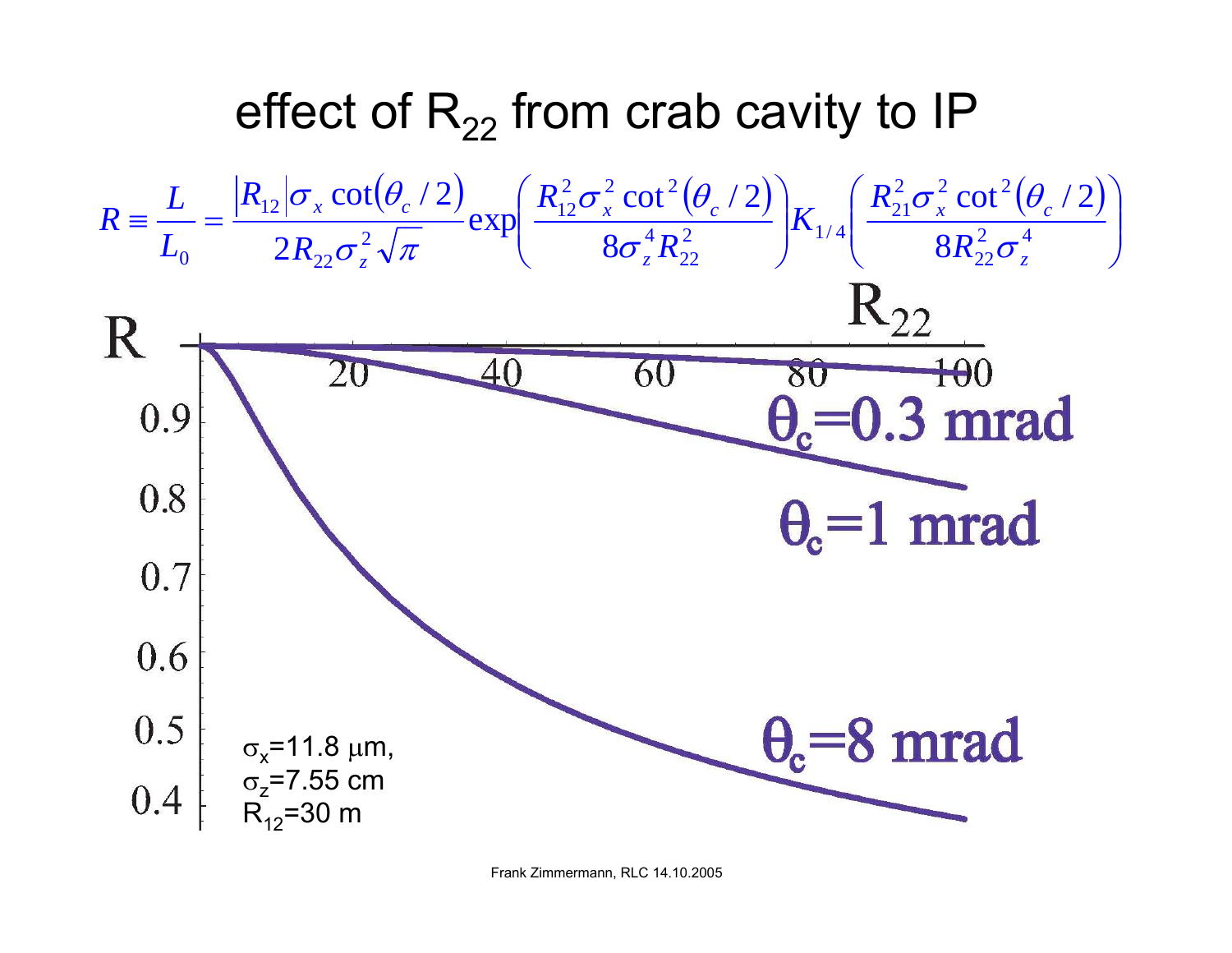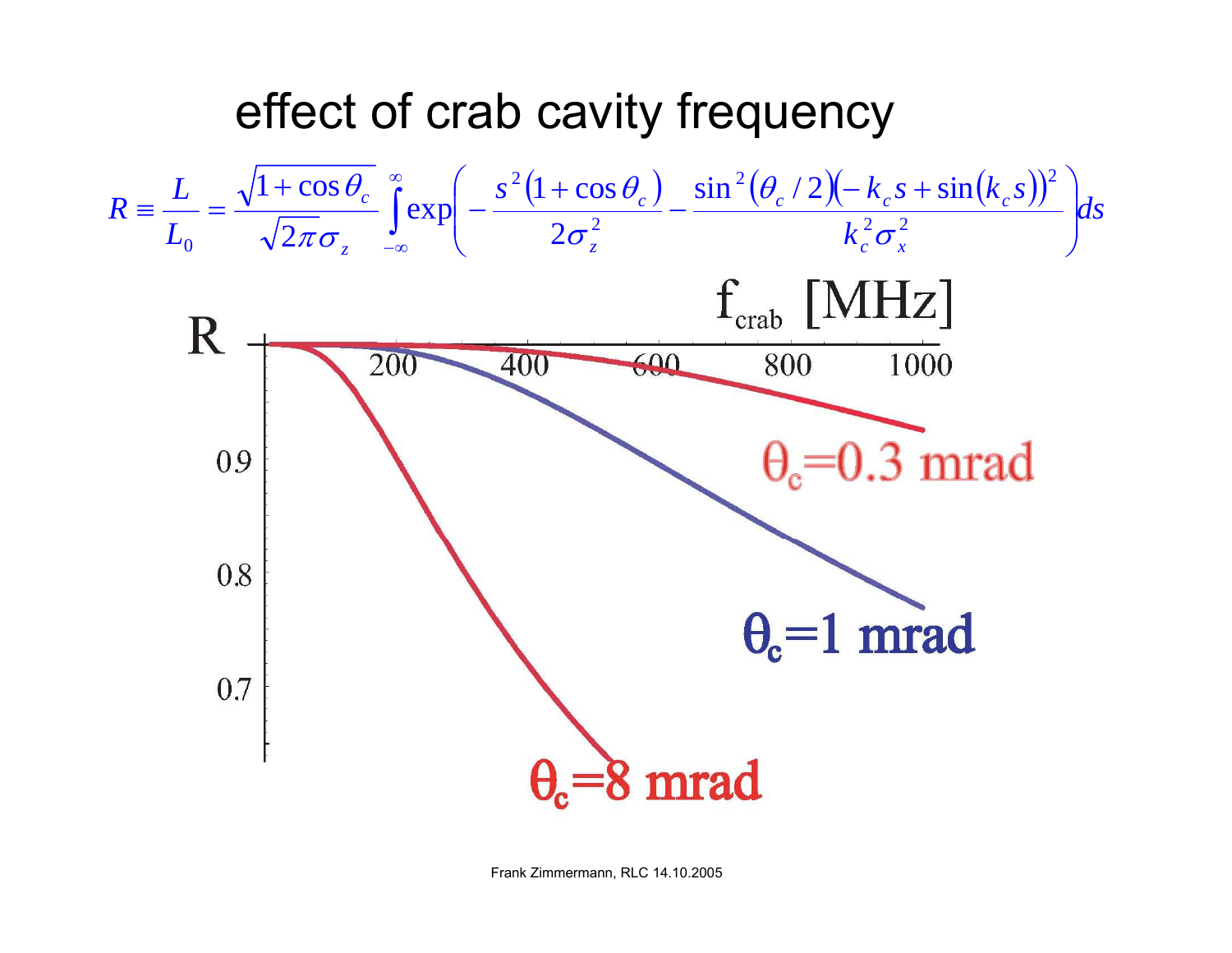## diffusion rate due to crab phase noise

$$
\sigma^2 \approx \sigma_0^2 + DN
$$
  

$$
D_{\text{Simulation}} \approx 1.4 \times 10^{-3} (\Delta x)^2
$$
Ohmi  

$$
D_{1D-theory} \approx \frac{1}{2} \frac{\beta^2}{\sigma^2} D_{\text{Sen-Zorzano}} \approx 3 \times 10^{-5} (\Delta x)^2
$$

## with correlation time 100 turns, for the nominal LHC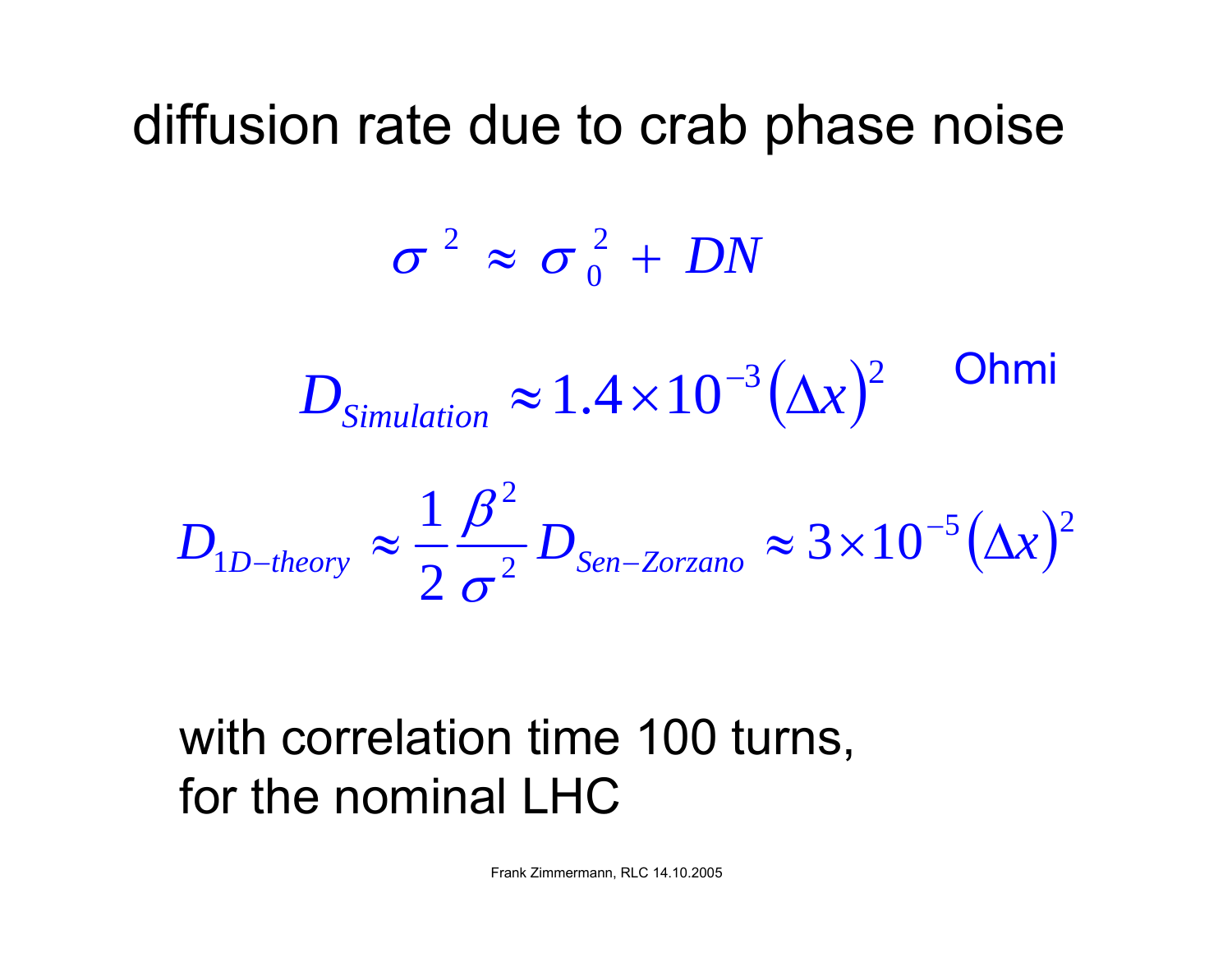## **emittance growth from noise**

including decoherence & feedback (Y. Alexahin):

$$
\frac{1}{\varepsilon} \frac{d\varepsilon}{dt} \approx f_{rev} \frac{1 - s_0}{4} \frac{(\Delta x)^2}{\sigma_x^2} \frac{1}{\left(1 + \frac{g}{2\pi |\xi|}\right)^2}
$$

g~0.2 feedback gain, ξ~0.01 total beam-beam parameter,  $s_0$ ~0.645 related to the fact that only a small fraction of the energy received from a kick is imparted on the continuum eigenmode spectrum

> 1% emittance growth per hour ↔ ∆x=1.5 nm with feedback ↔ ∆x=0.6 nm w/o feedback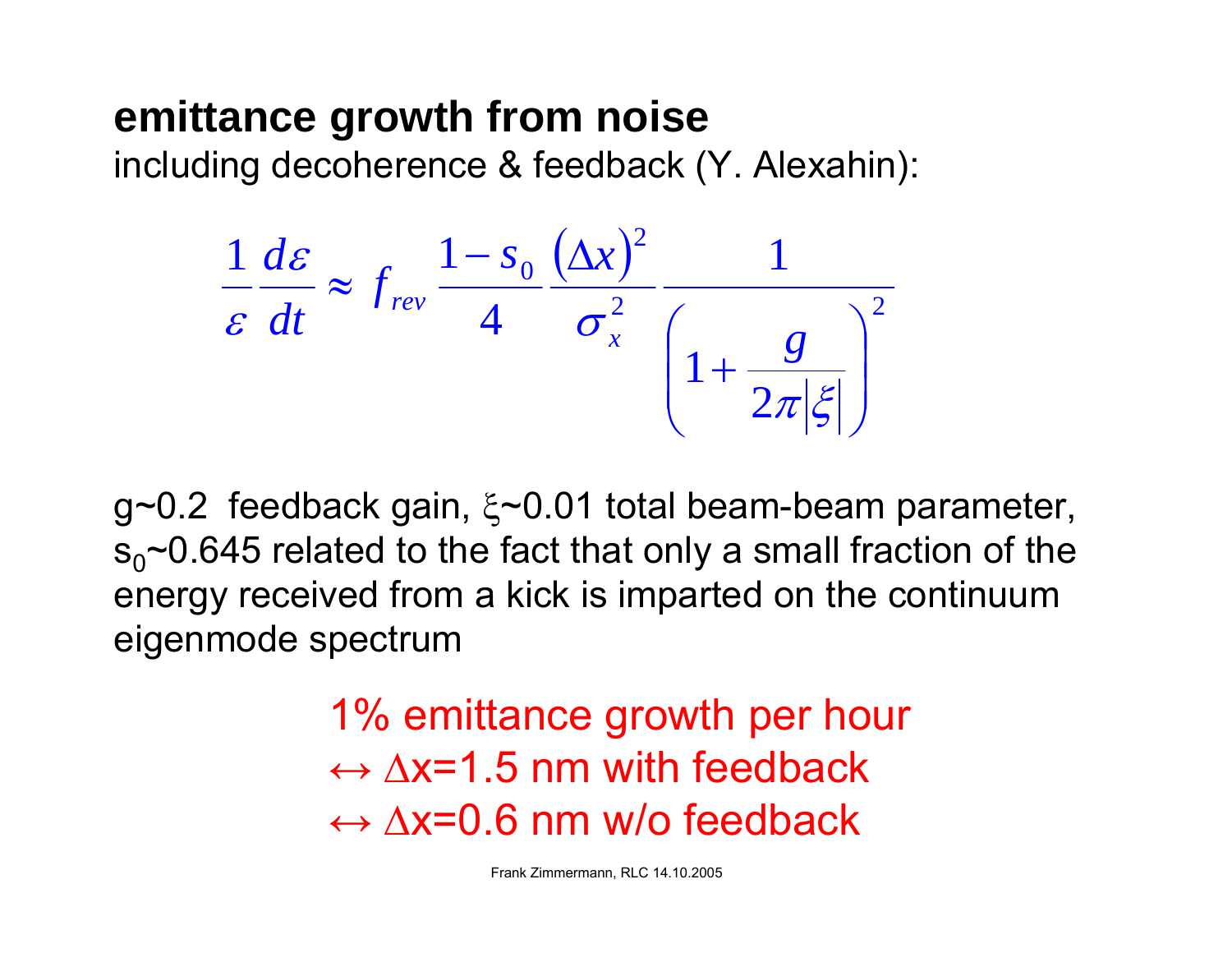*Spectra of horizontal beam and triplet motion*<br>(IP4 triplet): **RHIC beam jitter & magnet vibrations** *Montag*  $(\text{IP 4 triplet})$ :

*Christoph*



IR triplet vibrations have been identified as source of beam motion around 10 Hz

vibration of cold masses within the cryostat at ~10 µm level rather than vibrationof triplet as a whole

modulated beam-beaminteraction causesemittance growth at start of each store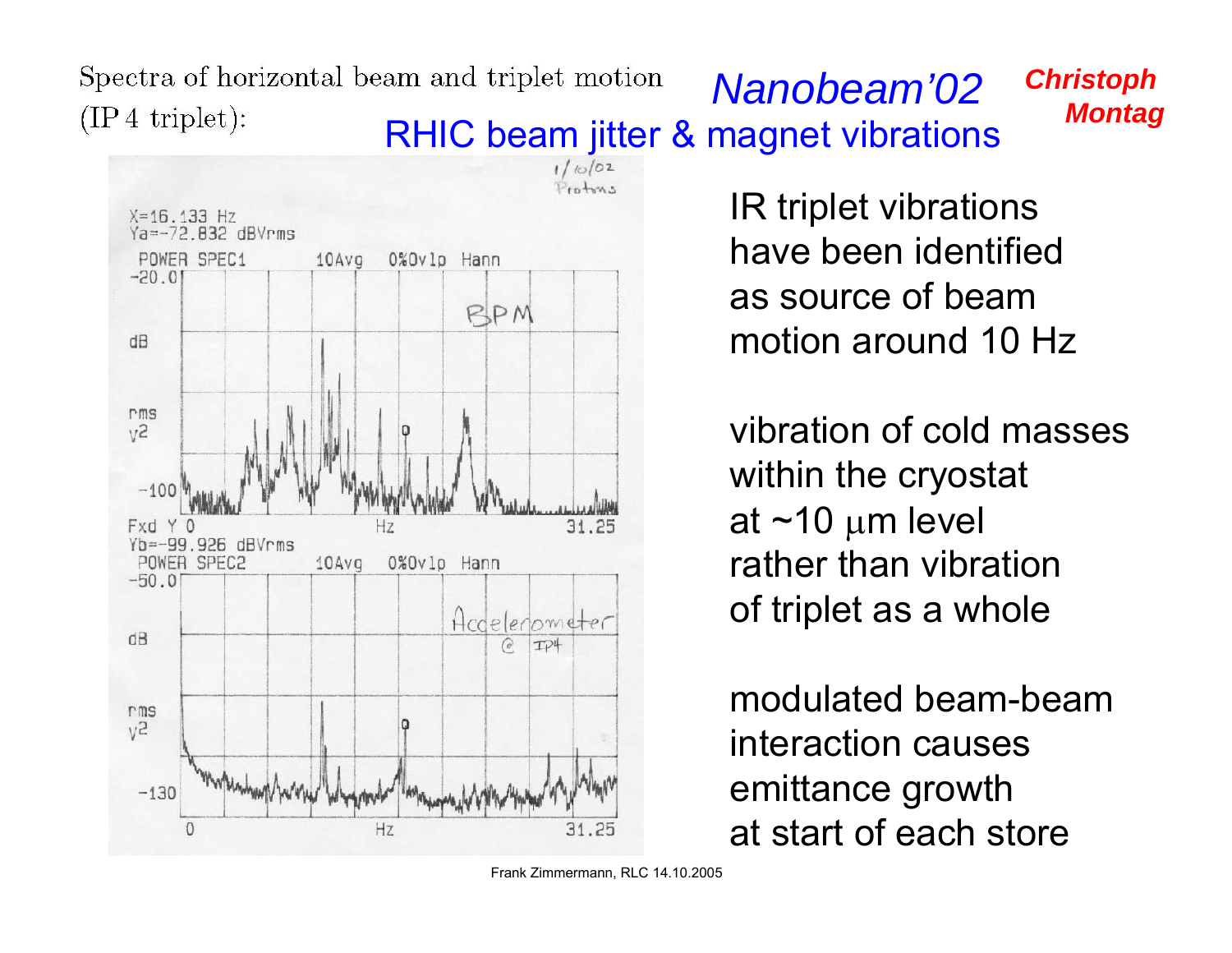

## *Vladimir ShiltsevNanobeam'02*

**Tevatron fast beam motion** low-β quad vibration frequencies -CHL compressors -stand resonances beam/quad amplitude >10